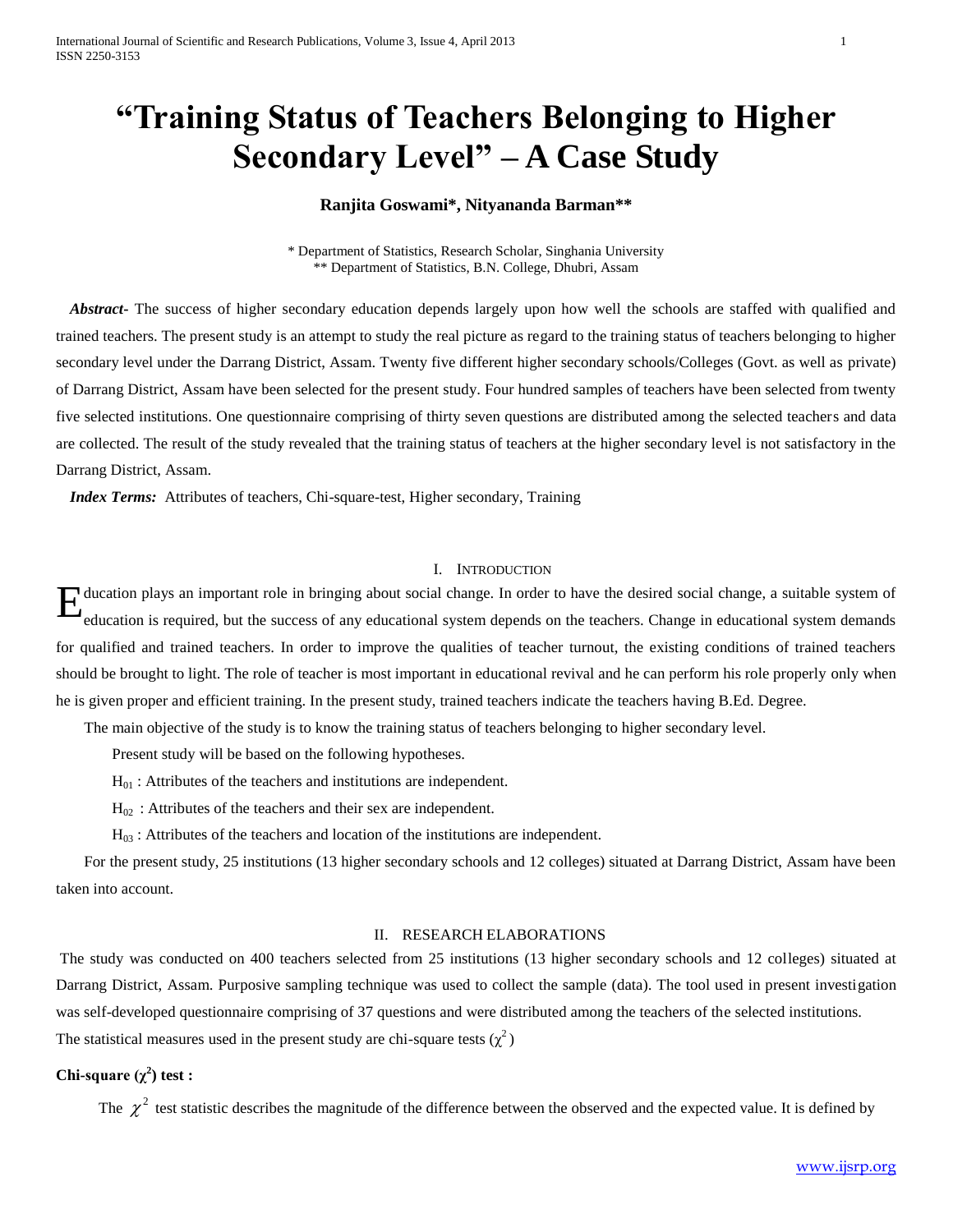International Journal of Scientific and Research Publications, Volume 3, Issue 4, April 2013 2 ISSN 2250-3153

$$
\chi^2 = \sum_{i=1}^n \left\{ \frac{(O_i - E_i)^2}{E_i} \right\}
$$

Where  $O_i = i^{th}$  class observed value

The  $\chi^2$  value ranges from 0 to infinity. If  $\chi^2$  value is zero, then the observed and the expected values completely coincide. If the  $\chi^2$  value is greater, then the observed and the expected values have greater discrepancy. The calculated value of  $\chi^2$  is compared with table value of  $\chi^2$  for given degree of freedom at a certain level of significance.

If the calculated  $\chi^2$  value is greater than the table value at 5% probability level of significance, then there is a significant difference between the observed values and the expected values. On the other hand, if the calculated  $\chi^2$  value is less than the table value at 5% probability level of significance, then there is no significant difference between the observed values and the expected values.

**Results:** The data analyzed described in the above have been presented in the following table.

$$
Table\ No.-1
$$

# **Table showing No. of Teachers belonging to Higher Secondary Level**

According to Institutions, Sex, Location, Attributes, Degrees of Freedom, Calculated value of  $\chi^2$ , Tabulated value of  $\chi^2$  (at 5% **level of significance)**

| $E = \sum_{i=1}^{n} \left\{ \frac{(O_i - E_i)}{E_i} \right\}.$                                                                                 |             |                                                        |            |                |                       |            |                             |                       |            |               |
|------------------------------------------------------------------------------------------------------------------------------------------------|-------------|--------------------------------------------------------|------------|----------------|-----------------------|------------|-----------------------------|-----------------------|------------|---------------|
| ere $O_i = i^{th}$ class observed value                                                                                                        |             |                                                        |            |                |                       |            |                             |                       |            |               |
| $= ith$ Class expected value, n = number of classes                                                                                            |             |                                                        |            |                |                       |            |                             |                       |            |               |
| $\approx \chi^2$ value ranges from 0 to infinity. If $\chi^2$ value is zero, then the observed and the expected values completely coincide. If |             |                                                        |            |                |                       |            |                             |                       |            |               |
| alue is greater, then the observed and the expected values have greater discrepancy. The calculated value of $\chi^2$ is compared              |             |                                                        |            |                |                       |            |                             |                       |            |               |
|                                                                                                                                                |             |                                                        |            |                |                       |            |                             |                       |            |               |
| value of $\chi^2$ for given degree of freedom at a certain level of significance.                                                              |             |                                                        |            |                |                       |            |                             |                       |            |               |
| he calculated $\chi^2$ value is greater than the table value at 5% probability level of significance, then there is a significant              |             |                                                        |            |                |                       |            |                             |                       |            |               |
| between the observed values and the expected values. On the other hand, if the calculated $\chi^2$ value is less than the table                |             |                                                        |            |                |                       |            |                             |                       |            |               |
| % probability level of significance, then there is no significant difference between the observed values and the expected                      |             |                                                        |            |                |                       |            |                             |                       |            |               |
|                                                                                                                                                |             |                                                        |            |                |                       |            |                             |                       |            |               |
|                                                                                                                                                |             |                                                        |            |                |                       |            |                             |                       |            |               |
| The data analyzed described in the above have been presented in the following table.                                                           |             |                                                        |            |                |                       |            |                             |                       |            |               |
| Table No. $-1$<br>Table showing No. of Teachers belonging to Higher Secondary Level                                                            |             |                                                        |            |                |                       |            |                             |                       |            |               |
| ag to Institutions, Sex, Location, Attributes, Degrees of Freedom, Calculated value of $\chi^2$ , Tabulated value of $\chi^2$ (at 5%           |             |                                                        |            |                |                       |            |                             |                       |            |               |
| level of significance)                                                                                                                         |             |                                                        |            |                |                       |            |                             |                       |            |               |
|                                                                                                                                                |             | Number of teachers belonging to Higher Secondary Level |            |                |                       |            |                             |                       |            |               |
| Attributes of                                                                                                                                  | Institution |                                                        |            | Sex            |                       |            | Location of the Institution |                       |            |               |
| Teachers                                                                                                                                       | Higher      | Colleges                                               | Total      | Male           | Female                | Total      | Rural                       | Urban                 | Total      |               |
|                                                                                                                                                | Secondary   |                                                        |            |                |                       |            |                             |                       |            |               |
|                                                                                                                                                | Schools     |                                                        |            |                |                       |            |                             |                       |            |               |
| Trained<br>Untrained                                                                                                                           | 70<br>80    | 47                                                     | 117        | $72\,$         | 45<br>80              | 117        | 85<br>170                   | 32                    | 117        |               |
| Total                                                                                                                                          | 150         | 203<br>250                                             | 283<br>400 | 203<br>275     | 125                   | 283<br>400 | 255                         | 113<br>145            | 283<br>400 |               |
| Degrees<br>of                                                                                                                                  |             | $(2-1)$ x $(2-1) = 1$                                  |            |                | $(2-1)$ x $(2-1) = 1$ |            |                             | $(2-1)$ x $(2-1) = 1$ |            |               |
| Freedom (d.f.)                                                                                                                                 |             |                                                        |            |                |                       |            |                             |                       |            |               |
| Calculate value of                                                                                                                             | 35.194      |                                                        |            | $\overline{4}$ |                       |            | 5.67                        |                       |            |               |
| chi-square $((\chi^2)$                                                                                                                         |             |                                                        |            |                |                       |            |                             |                       |            |               |
| Tabulated<br>value                                                                                                                             | 3.841       |                                                        |            | 3.841          |                       |            | 3.841                       |                       |            |               |
| of chi-square (at                                                                                                                              |             |                                                        |            |                |                       |            |                             |                       |            |               |
| 5% level)                                                                                                                                      |             |                                                        |            |                |                       |            |                             |                       |            |               |
|                                                                                                                                                |             |                                                        |            |                |                       |            |                             |                       |            |               |
|                                                                                                                                                |             |                                                        |            |                |                       |            |                             |                       |            |               |
|                                                                                                                                                |             |                                                        |            |                |                       |            |                             |                       |            |               |
|                                                                                                                                                |             |                                                        |            |                |                       |            |                             |                       |            |               |
|                                                                                                                                                |             |                                                        |            |                |                       |            |                             |                       |            | www.ijsrp.org |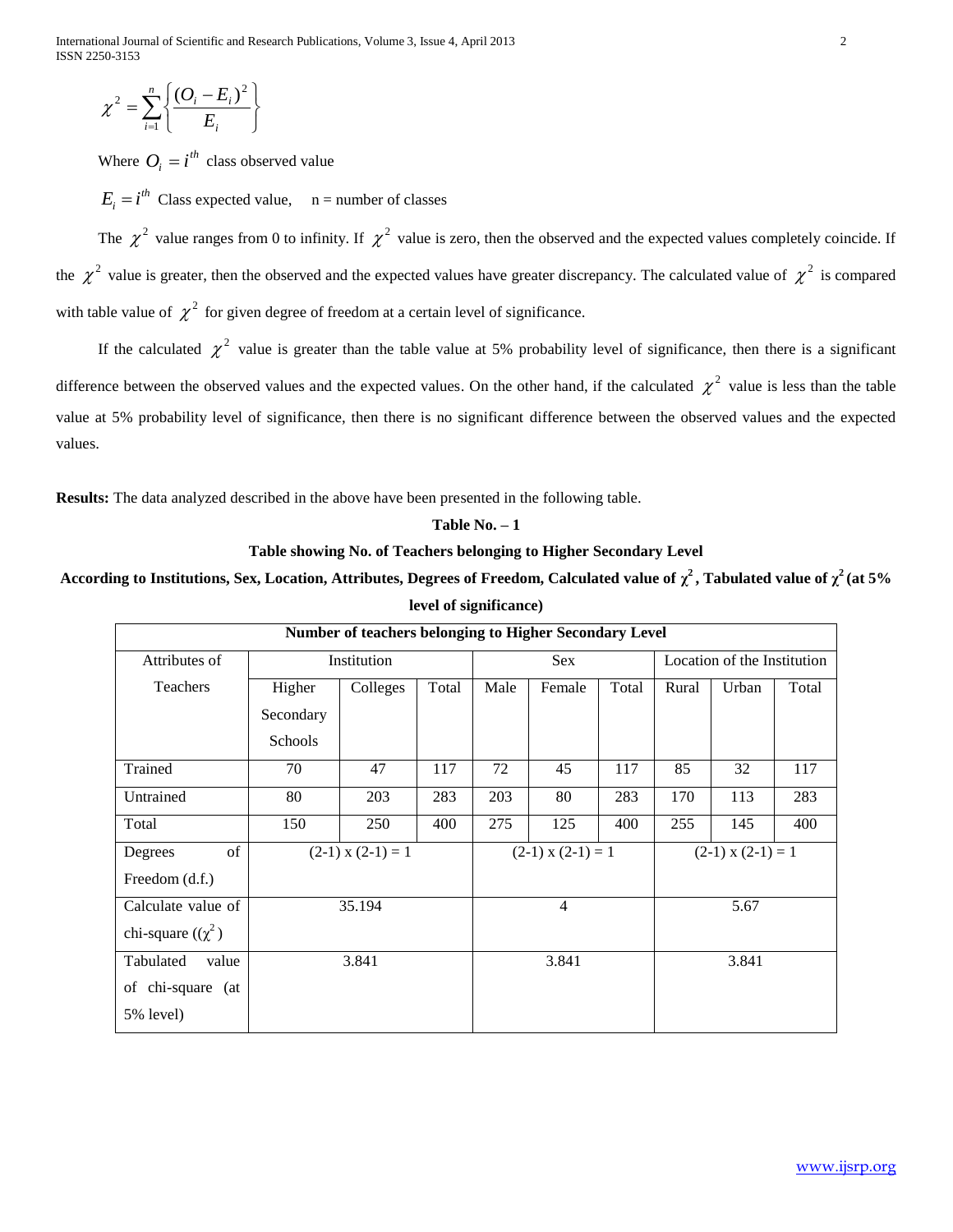#### **Chi-square test to test the independence of attributes of the teachers and institutions :**

Here the calculated  $\chi^2$  value is 35.194 and tabulated  $\chi^2$  at 5% probability level of significance is 3.841. Now since the calculated  $\chi^2$  value is greater than the corresponding tabulated  $\chi^2$  value at 5% probability level of significance, therefore we reject our null hypothesis  $H_{01}$  and may conclude that the attributes of the teachers are dependent on the institutions.

#### **Chi-square test to test the independence of attributes of the teachers and their sex :**

Here the calculated  $\chi^2$  value is 4 and tabulated  $\chi^2$  at 5% probability level of significance is 3.841. Now since the calculated  $\chi^2$ value is greater than the corresponding tabulated  $\chi^2$  value at 5% probability level of significance, therefore we reject our null hypothesis  $H_{02}$  and may conclude that the attributes of the teachers are dependent on their sex.

#### **Chi-square test to test the independence of attributes of the teachers and the location of the institutions:**

Here the calculated  $\chi^2$  value is 5.67 and tabulated  $\chi^2$  at 5% probability level of significance is 3.841. Now since the calculated  $\chi^2$  value is greater than the corresponding tabulated  $\chi^2$  value at 5% probability level of significance, therefore we reject our null hypothesis  $H_{03}$  and may conclude that the attributes of the teachers are dependent on the location of the institutions.

#### **III.** CONCLUSIONS

The present study reflects the training status of teachers belonging to higher secondary level. From the present study it is found that the training of teachers of higher secondary level is not satisfactory. All the aspects of the educational system at this stage have been changing as per recommendations of Commissions, Conferences and Committees. Teachers training in the changing system facilitates for better and effective management of education with better learning by students. The teachers being the key personnel to innovate new system of education with the changes in teaching methods, evaluation of students and introduction of new subjects or devices, training of teachers is an essential part of a stage of education.

#### **Following are some suggestions from my point of view:**

- There should be Government directions that all teachers should go through training.
- Provision of summer institutes, seminars, workshops should be made available for the teachers.
- The teachers need to be suitably trained and oriented to overcome their crisis of confidence, transaction deficiencies and lack of crucial competencies.
- Short-term courses should be organized for senior and experienced teachers who on account of some reasons have not been able to take admission in training colleges.
- The Government should depute the teachers democratically in order to experience, so that teachers can get chance for training.
- Privately managed schools/colleges should give the teachers leave to go for higher training. During training period the trainee should get some short of financial resistance.
- The training of the teachers should be residential type. There should be provision for pre-service training along with in-service training.